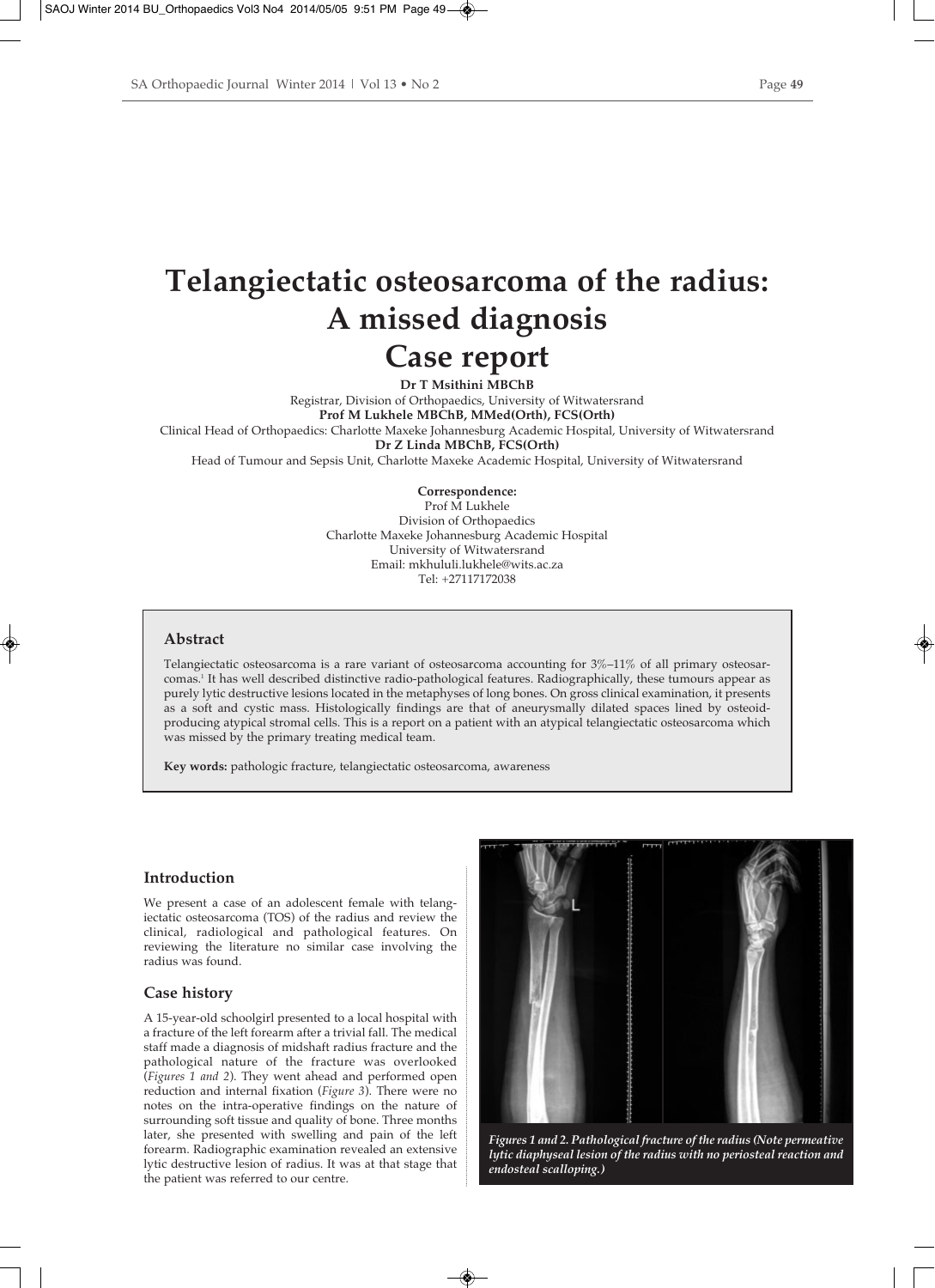

Physical examination revealed a massively distended forearm with associated epitrochlear and axillary adenopathy (*Figure 4*). There was no neurovascular deficit or elbow/wrist involvement clinically. The rest of the physical assessment was unremarkable.

Plain radiographs confirmed an extensively destructive lesion of the radius, with massive soft tissue swelling, soft tissue spicules and failure of fixation (*Figure 5*).

Laboratory investigations were unremarkable with a slightly raised erythrocyte sedimentation rate (ESR) 15 mm/hr. The haemoglobin level was 12 and liver function test were normal with alkaline phosphatase 101.

Computerised tomography scan (volumetric CT) of the chest, showed evidence of metastasis to the lungs (*Figure 6*).

Scintigraphy (Technetium 99m diphosphate scan) revealed an increase uptake in all three phases on left forearm and ribs (*Figure 7*).

Magnetic resonance imaging had severe artefact as a result of the plate and screws but confirmed the extensive soft tissue involvement. At this stage it was clear that we were dealing with a malignant tumour with metastasis. She was taken to theatre for an open biopsy of the lesion. Intra-operatively, the tumour was found to be pale yellow in colour and highly vascularised with areas of necrosis.



*Figure 4. Mass on the left forearm, striations and healed surgical scar*



*Figure 5. Extensive lytic destructive lesion of the diaphysis of radius with cortical destruction and infiltration of surrounding soft tissue. There is associated soft tissue swelling and implant loosening.*



*Figure 6. Arrow shows metastases on the right lower lobe*

The histopathology was reported by the pathologist to show blood-filled pseudo-cystic spaces surrounded by tumour cells with osteoid deposition and formation of cartilage by malignant cells.

The pathologist made a diagnosis of telangiectatic osteosarcoma with foci of chondroblastic cells. The patient was referred to the paediatric oncology department for neoadjuvant chemotherapy with the plan of performing an amputation. Unfortunately she demised during the chemotherapy courses.